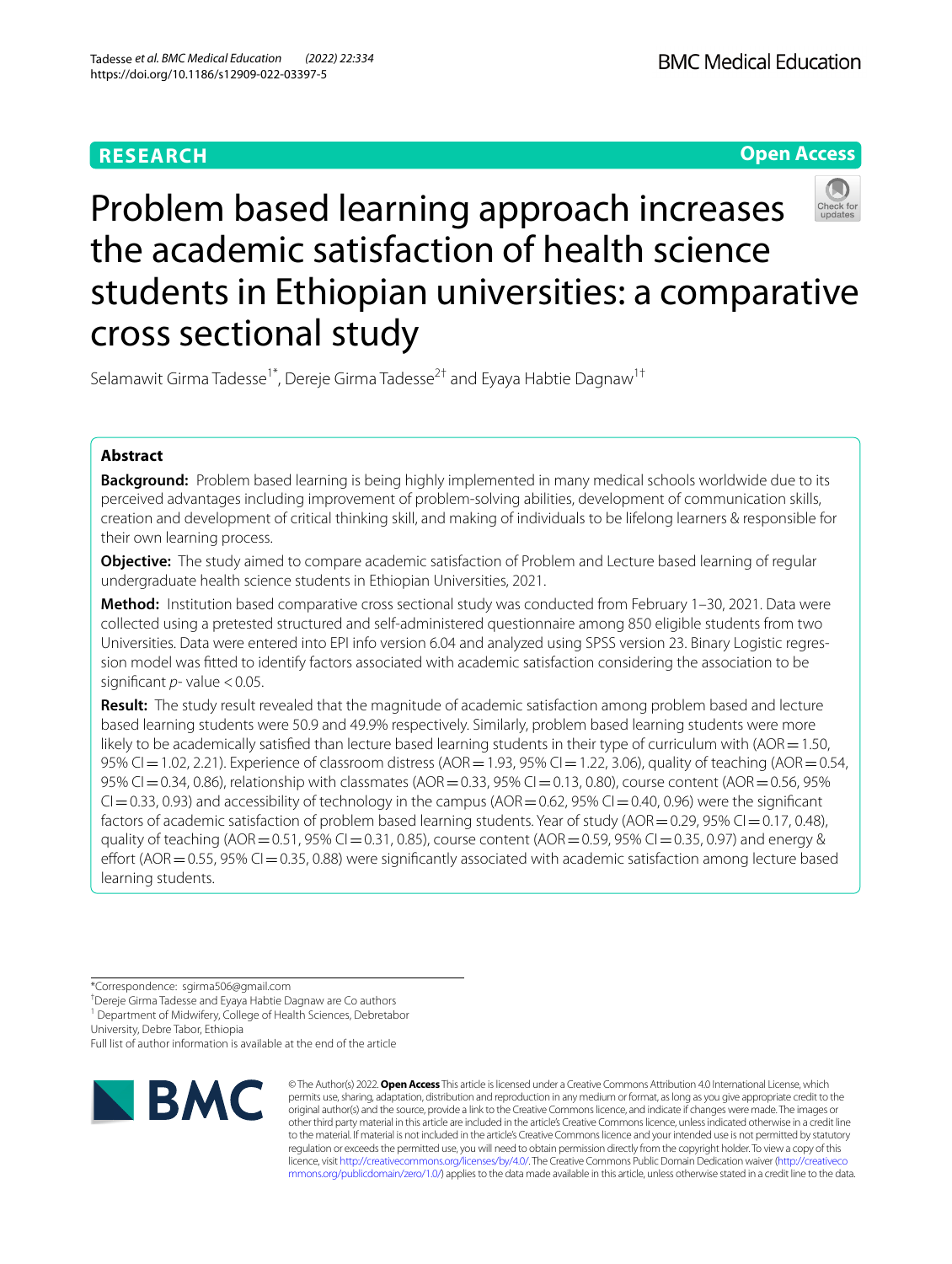**Conclusion:** The study revealed that the academic satisfaction among problem based learning students was higher than lecture based learning students. Incorporating and implementing problem based learning as a formal instructional method in across the universities curriculum is recommended.

**Keywords:** Academic satisfaction, Institution based, Comparative cross sectional, Problem based learning, Lecture based learning

# **Introduction**

In health science education teaching and learning has become very important [[1\]](#page-10-0). Problem-Based Learning (PBL) has been defned as an instructional method which uses well-constructed clinical problems as a context for students to learn problem-solving skills and acquire knowledge about the basic and clinical science [\[2\]](#page-10-1). It involves students working in small groups of fve to ten to analyze problem or case scenarios as a basis for achieving the three learning domains  $[3]$ . There was a growing interest over the past decade for a paradigm shift from a traditional lecture-based mode of delivery to an active student-centered method [\[4\]](#page-10-3). PBL was frst introduced in 1969 at McMaster University's Faculty of Health Sciences in Canada [[5](#page-10-4)].

Problem based learning is being highly implemented in many medical schools worldwide due to its perceived advantages including improvement of problem-solving abilities, increased knowledge retention, better integration of basic science and clinical skills, development of communication skills, creation and development of critical thinking skill, and making of individuals to be lifelong learners & responsible for their own learning process [\[6](#page-10-5)]. Globally, it is practiced in many health science faculties and currently, it serves as an active pedagogy in many disciplines to improve the teaching and learning processes in educational systems [[3](#page-10-2), [7\]](#page-10-6).

Problem based learning models can be seen as pure type frst introduced at McMaster University to the Hybrid models adopted in many other institutions including Ethiopia. The Hybrid models of PBL contain the skeleton of PBL but, were supported by diferent teaching activities like lecture and skill training sessions to provide the continual knowledge base [[8\]](#page-10-7).

Currently, active student involvement in the learning process is increasingly believed as one of the key indicators of quality education. Ethiopian Education and Training policy also promotes the implementation of active learning in all educational institutions including Universities [[9\]](#page-10-8). Related to this PBL have been implementing in Debretabor University under Hybrid innovative curriculum since 2014 for Health science college students only and a year back the Ethiopian ministry of education in collaboration with the Ministry of Health was planned for its implementation in all higher education institutions as part of experimentation for health science faculty students whereas Mekelle University has been implementing the conventional lecture-based method to its Health science college students till the last 1 year starting from that it is on the way to start using PBL as one instructional method.

In line with education, student satisfaction defned as the favorability of a student's subjective judgment of the various results and experiences associated with education [[10\]](#page-10-9).

Student satisfaction is basic for educational institutes, especially Universities but in reality, student satisfaction has never given an attention by academic authorities nor regarded as a matter of survival by higher education institutions. It implies that the impact of educational services given by a university on its student's level of satisfaction has largely been an area that remains unexplored [\[11\]](#page-10-10).

Therefore, this study is aimed at comparing student's academic satisfaction with diferent instructional methods as it is one indicator of quality education which is among the three pillars of excellence or mission of higher education institutions shared in common. In addition, factors associated with academic satisfaction of students were also identifed. Since there is no study conducted in the two study areas the result of this study will contribute as part of improving the satisfaction of regular undergraduate students in academic activities.

## **Methods**

A cross-sectional study was conducted at Debretabor and Mekelle Universities from February 1 to 30, 2021. Debretabor University is found in Debretabor town, Amhara regional state and have been use PBL as a formal educational method since 2014 for its health science students where as Mekelle University is found in Mekelle city, the capital of Tigray regional state, Ethiopia and was using LBL method. Both universities had a health science college with 3301 regular undergraduate students enrolled and six departments each were used for the study. Those departments were Medicine, Pharmacy, Midwifery, Nurse, Clinical laboratory and Anaesthesia. The total number of second and third year student's for the academic year in both Universities were 1053.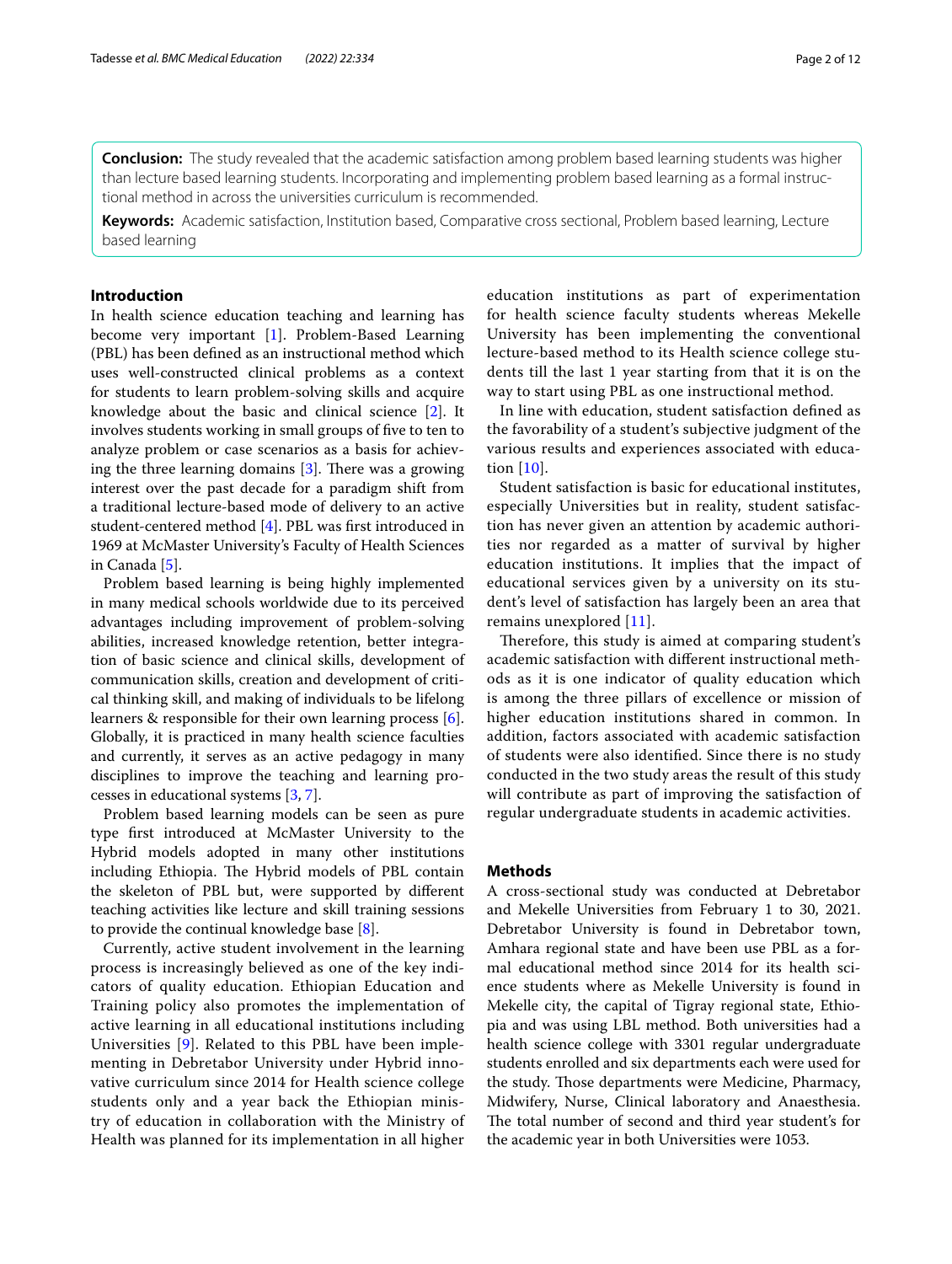# **Study population**

All second and third year regular undergraduate health Science College students found in Debretabor and Mekelle Universities during period of data collection. Inclusion criteria; All second and third year regular undergraduate health Science College students found in Debretabor and Mekelle Universities.

# **Exclusion criteria**

Students who transferred to DTU in the academic year from other universities those were not yet use PBL as one instructional method and who transferred to MU from other Universities that were using PBL as one instructional method were excluded. Since, there were no transferred students in both Universities all second and third year students (1053) were included in the study.

## **Variables of the study**

Academic satisfaction (fve-point Likert scale merged as Satisfed or Unsatisfed) is the dependent variable. Independent variables were Socio-demographic characteristics: (Age, sex, religion, ethnic group, department, year of study & family's educational level). Personal related factors: (Preferred learning style, Experience of classroom distress, GPA, Learning approach, Time investment, Energy and effort). Institutional factors: (Curriculum, teaching method, Quality of instructors, Quality of feedback, Student assessment, Staf helpfulness, Student centeredness) [[12–](#page-10-11)[24](#page-10-12)].

## **Data collection procedure**

Data were collected by self-administered structured and pretested questionnaire. The questionnaire was adapted from previous similar studies done at the College of Medicine, King Saud University, at King Abdulaziz University in Jeddah, Saudi Arabia and others [\[1](#page-10-0), [25](#page-10-13)[–41](#page-11-0)].

After the data has checked for completeness and accuracy, it was coded manually and then entered into Epi Info version 6.04 and exported to SPSS version 23 for analysis. Descriptive statistics were performed on numerical value, mean, frequencies to describe the study population about dependent and independent variables. The binary logistic regression model was ftted to determine the crude associations of each independent variable with academic satisfaction. Variables with a *p*-value of less than 0.05 were entered to multiple logistic regression for further analysis to control for confounding variables. Adjusted OR with 95% CI was used to estimate the strength of the association between independent variables associated with the outcome variable. Finally, variables with *p*-value <0.05 were considered signifcantly associated with academic satisfaction. The Hosmer and Lemeshow goodness of fit test was used to check model ftness and indicated that the data was fitted for the model  $(p=0.63)$ .

## **Ethics approval and consent to participants**

Ethical clearance was obtained from Mekelle University College of health sciences, institutional board review (IBR) and a letter of cooperation was also received from the head department of midwifery, college of health sciences, Mekelle University to each Universities. The objective and the aim of the research was explained to the study subjects on the information sheet of the questionnaire, verbal and written informed consent was obtained from each study subject after explanation of the purpose of the study and involvement (to be a participant) was after their complete consent. Any health science students who were not willing to participate in the study were not forced to participate, no personal identifcations were included in the data sheet and all data taken from the participants were kept strictly confdential and used only for the study purpose.

## **Consent for publication**

Not Applicable.

## **Availability of data and material**

The datasets generated and/or analyzed during the current study are not publicly available due to the personal computer of the corresponding author used to submit this manuscript corrupted the SPSS software and auto deleted the app from the computer but the datasets are putted in the hard disc as a backup and when the hard disc connected to the computer it does not read since the SPSS app is already deleted but the datasets are available from the corresponding author on reasonable request.

## **Competing interests**

The authors declare no any financial and non-financial competing interests.

## **Duplicate publication**

We confrm that this manuscript has not been published elsewhere and is not under consideration by another journal.

## **Result**

## **Socio‑demographic characteristics of participants**

Out of the expected 850 participants, 850 gave a complete response with a response rate of 100% in both universities. From all participants of PBL and LBL three hundred eighty (89.4%)/ 378 (88.9%) were in the age group of 20–24 years, with a mean age of  $20.8\pm(1.1)$ /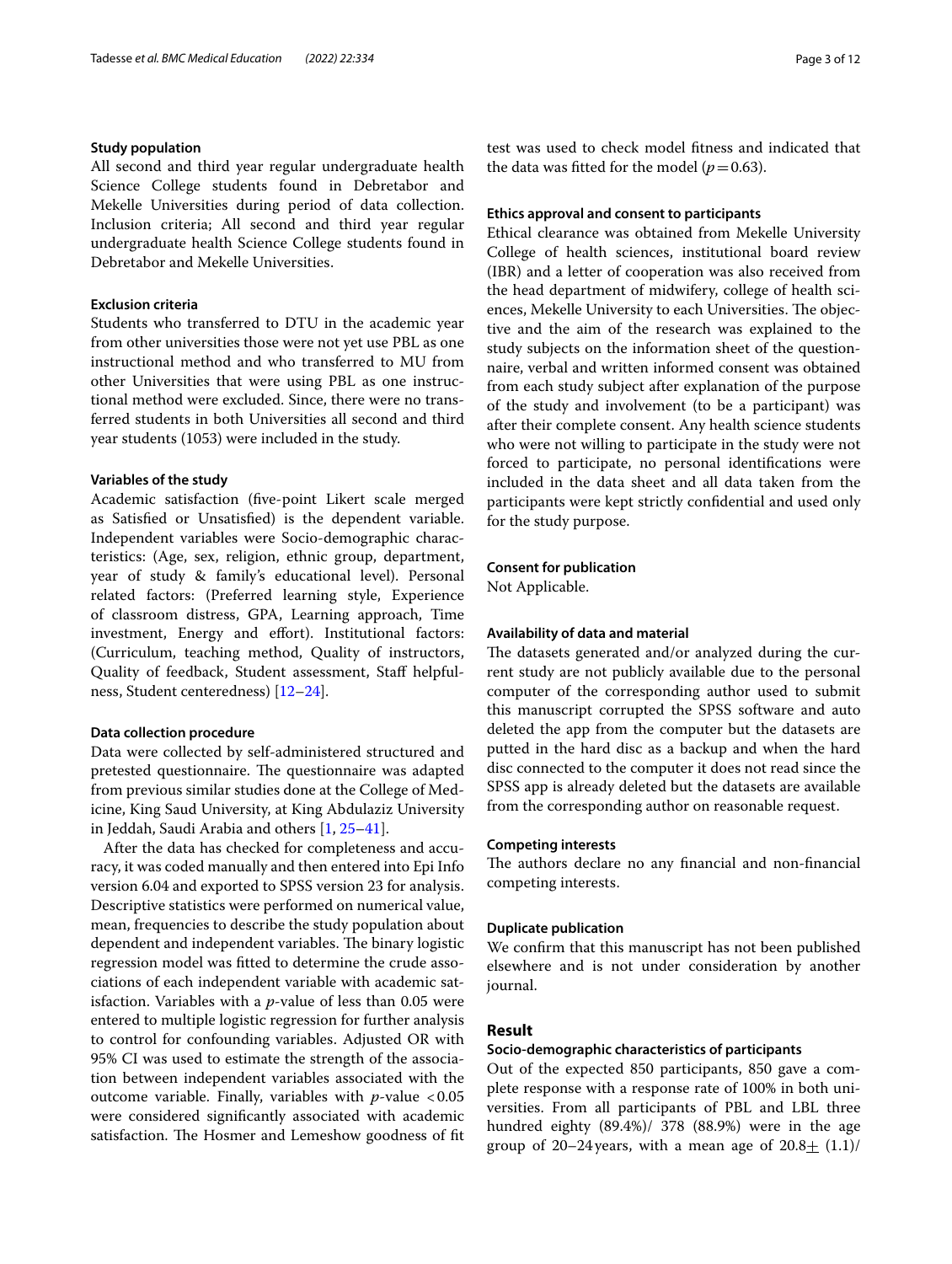20.8+ [\[1](#page-10-0)] year and more than half 235(55.3%)/ 247 (58.1%) were male while 190 (44.7%)/ 178 (41.9%) were female participants. The majorities  $314$  (73.9%)/  $312$ (73.4%) were Orthodox. Regarding ethnic group of participants 206 (48.5%)/ 63 (14.8%) of the respondents were Amhara. Out of the total respondents 122 (28.7%)/ 161 (37.9%) were from Medicine respectively. More than half 241 (56.7%) of the PBL participants and 139 (44.5%) LBL participants were second year while 184 (43.3%) of PBL and 236 (55.5%) of LBL were third year (Table [1](#page-3-0)).

## **Personal factors of participants**

Among 425 PBL participants, more than half (55.8%) and among 425 LBL participants 49.6% reported that their preferred learning style was matched with the teaching method that were applied in the University. Majorities (69.6%)/ (62.6%) of the respondents were deep learner whereas 30.4%/ 37.4% of the respondents were surface learner (Table [2\)](#page-4-0).

# **Institutional factors related to academic satisfaction of participants**

Most PBL & LBL; 324 (76.2%)/ 307 (72.2%) respondents were happy with the quality of Instructors. More than half 64.9% of the PBL participants and 42.1% of LBL were satisfed with the curriculum appropriateness for their feld of study (Table [3](#page-5-0)).

## **Academic satisfaction of participants**

The magnitude of academic satisfaction on PBL among the college of health science regular undergraduate University students in Ethiopia was 50.9% and LBL was 49.9%. And the satisfaction rate of PBL & LBL participants on academic activities were; teaching (64.7%/71.8%), learning (74.9%/67.5%), supervision & feedback (63.6%/39.6%), course organization (64.6%/57.9%), IT facility (46.1%/43.2%) & skill development (66.3%/44.7%) respectively **(**Figs. [1](#page-6-0) and [2\)](#page-6-1).

# **Factors associated with academic satisfaction among PBL participants**

In bi-variate logistic regression preferred learning style, experiences of distress in class room teaching learning process, appropriateness of respondent's energy and efort used in their learning, improvement in learning, quality of teaching, type of curriculum implementing, relationship with classmates, acceptance of course contents, understanding of learning objectives, timely and helpfulness of feedback, assessment method, presence of facilities that support student's learning, presence of adequate learning equipment, presence of adequate materials and facilities in the library and accessibility of

<span id="page-3-0"></span>**Table 1** Socio-demographic characteristics of participants in selected Ethiopian Universities, Northern Ethiopia February 2021  $(n=850)$ 

| <b>Background Characteristics</b> | Number                  |                         |  |
|-----------------------------------|-------------------------|-------------------------|--|
|                                   | PBL (n, %)<br>$n = 425$ | LBL (n, %)<br>$n = 425$ |  |
| Age                               |                         |                         |  |
| $15 - 19$                         | 45, (10.6)%             | 46, (10.8)%             |  |
| $20 - 24$                         | 380, (89.4)%            | 379, (89.2)%            |  |
| Mean $\pm$ SD                     | $20.8 \pm (1.1)$        | $20.8 \pm (1)$          |  |
| Sex                               |                         |                         |  |
| Female                            | 190, (44.7)%            | 178, (41.9)%            |  |
| Male                              | 235, (55.3)%            | 247, (58.1)%            |  |
| Religion                          |                         |                         |  |
| Orthodox                          | 314, (73.9)%            | 312, (73.4)%            |  |
| Muslim                            | 46, (10.8)%             | 49, (11.5)%             |  |
| Protestant                        | 53, (12.5)%             | 62, (14.6)%             |  |
| Other <sup>a</sup>                | 12, (2.8)%              | $2, (0.5)\%$            |  |
| Ethnicity                         |                         |                         |  |
| Amhara                            | 206, (48.5)%            | 63, (14.8)%             |  |
| Tigray                            | 65, (15.3)%             | 269, (63.3)%            |  |
| Oromo                             | 84, (19.8)%             | 43, (10.1)%             |  |
| Other <sup>b</sup>                | 70, (16.5)%             | 2, (0.5)%               |  |
| Department                        |                         |                         |  |
| Nurse                             | 68, (16.0)%             | 62, (14.6)%             |  |
| Medicine                          | 122, (28.7)%            | 161, (37.90%            |  |
| Midwifery                         | 69, (16.2)%             | 45, (10.6)%             |  |
| Pharmacy                          | 57, (13.4)%             | 63, (14.8)%             |  |
| C. laboratory                     | 61, (14.4)%             | 57, (13.4)%             |  |
| Anesthesia                        | 48, (11.3)%             | 37, (8.7)%              |  |
| Year of study                     |                         |                         |  |
| Second year                       | 241, (56.7)%            | 139, (44.5)%            |  |
| Third year                        | 184, (43.3)%            | 236, (55.5)%            |  |
| Mother's education status         |                         |                         |  |
| Cannot read and write             | 96, (22.6)%             | 92, (21.6)%             |  |
| Can read and write                | 77, (18.1)%             | 93, (21.9)%             |  |
| Elementary                        | 48, (11.3)%             | 34, (8.0)%              |  |
| Middle school                     | 100, (23.5)%            | 76, (17.9)%             |  |
| College/University                | 104, (24.5)%            | 130, (30.6)%            |  |
| Father' education status          |                         |                         |  |
| Cannot read and write             | 23, (5.4)%              | 23, (5.4)%              |  |
| Can read and write                | 68, (16.0)%             | 73, (17.2)%             |  |
| Elementary                        | 69, (16.2)%             | 66, (15.5)%             |  |
| Middle school                     | 102, (24.0)%            | 95, (22.4)%             |  |
| College/University                | 163, (38.4)%            | 168, (39.5)%            |  |

#### *C. laboratory* Clinical laboratory

N.B<sup>a</sup> Catholic, Jobbah,

<sup>b</sup> Guraghe, Somali, Afar, Sidama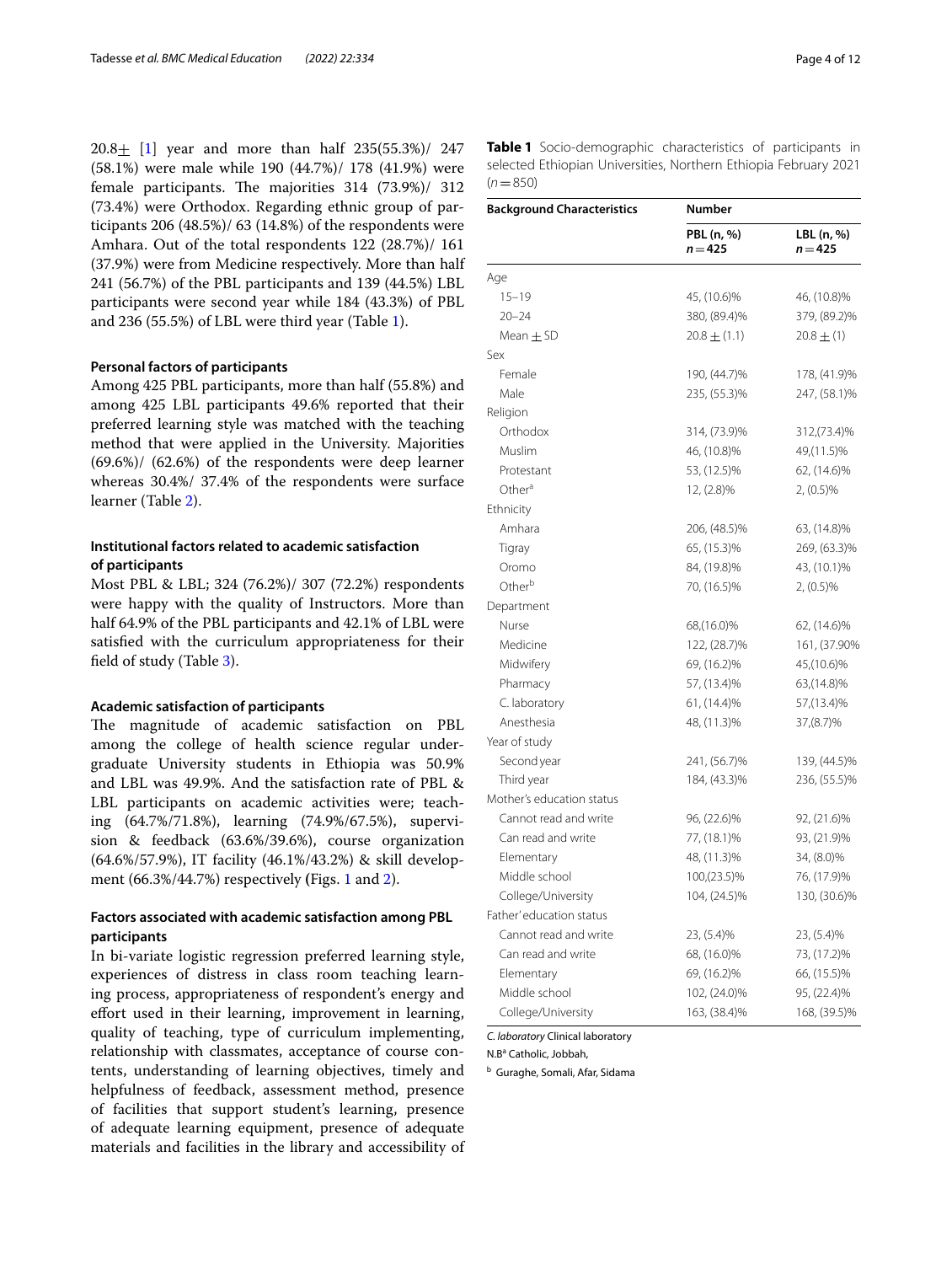<span id="page-4-0"></span>**Table 2** Percentage distribution of personal factors for academic satisfaction of participants in selected Ethiopian Universities, Northern Ethiopia February 2021

| <b>Variables</b>                        | <b>Number</b>           |                         |  |
|-----------------------------------------|-------------------------|-------------------------|--|
|                                         | PBL (n, %)<br>$n = 425$ | LBL (n, %)<br>$n = 425$ |  |
| <b>Preferred learning style</b>         |                         |                         |  |
| Yes                                     | 237, (55.8)%            | 211, (49.6)%            |  |
| No                                      | 188, (44.2)%            | 214, (50.4)%            |  |
| <b>CGPA</b>                             |                         |                         |  |
| < 2.50                                  | $13, (3.1)\%$           | 24, (5.6)%              |  |
| $2.51 - 2.99$                           | 50, (11.8)%             | 88, (20.7)%             |  |
| $3.00 - 3.50$                           | 196, (46.1)%            | 189, (44.5)%            |  |
| $3.51 - 4.00$                           | 166, (39.1)%            | 124, (29.2)%            |  |
| Mean $\pm$ SD                           | $3.35 \pm (0.4)$        | $3.2 \pm (0.4)$         |  |
| <b>Classroom experience of distress</b> |                         |                         |  |
| Yes                                     | 136, (32)%              | 177, (41.6)%            |  |
| No.                                     | 289, (68)%              | 248, (58.4)%            |  |
| Time investment for learning            |                         |                         |  |
| Yes                                     | 285, (67.1)%            | 228, (53.6)%            |  |
| No                                      | 140, (32.9)%            | 197, (46.4)%            |  |
| <b>Energy and effort</b>                |                         |                         |  |
| Yes                                     | 159, (39.4)%            | 187, (44)%              |  |
| No                                      | 266, (62.6)%            | 238, (56)%              |  |
| Approaches to learning                  |                         |                         |  |
| Deep learner                            | 296, (69.6)%            | 266, (62.6)%            |  |
| Surface learner                         | 129, (30.4)%            | 159, (37.4)%            |  |
| Improvement in learning                 |                         |                         |  |
| Yes                                     | 321, (75.5)%            | 260, (61.2)%            |  |
| No                                      | 104, (24.5)%            | 165, (38.8)%            |  |

technology were signifcantly associated; however, in multiple logistic regression type of curriculum implementing  $(AOR = 1.50, 95\% \text{ CI} = 1.02, 2.21)$ , experience of classroom distress  $(AOR=1.93, 95\% CI=1.22,$ 3.06), presence of quality of teaching  $(AOR = 0.54, 95\%)$  $CI = 0.34, 0.86$ , presence of good relationship with classmates (AOR=0.33, 95% CI=0.13, 0.80), acceptance of course contents ( $AOR = 0.56$ , 95%  $CI = 0.33$ , 0.93) and accessibility of technology in the campus  $(AOR = 0.62,$ 95%  $CI = 0.40$ , 0.96) remain significantly associated with academic satisfaction (Table [4\)](#page-7-0).

# **Factors associated with academic satisfaction among LBL participants**

Binary logistic regression analysis showed factors signifcantly associated with academic satisfaction among LBL students were ethnicities of the respondents, department, year of study, preferred learning style, experiences of classroom distress, appropriateness of energy and effort, improvement in learning, presence of quality of teaching, staf helpfulness, presence of good relationship with classmates, curriculum appropriateness, acceptance of course contents, timely and helpfulness of feedback, fulfllment of classroom facilities, presence of facilities that support student's learning, presence of adequate learning equipment, presence of adequate learning materials in the library and accessibility of technology in the campus with a *P*- value of less than 0.05; however, in multiple logistic regression year of study  $(AOR=0.29, 95\%)$  $CI = 0.17, 0.48$ ), appropriateness of energy and effort used in their learning ( $AOR = 0.55$ , 95% CI = 0.35, 0.88), presence of quality of teaching  $(AOR = 0.51, 95\% \text{ CI} = 0.31,$ 0.85) and acceptance of course contents  $(AOR=0.59, 0.65)$ 95%  $CI = 0.35$ , 0.97) remain significantly associated with the outcome variable (Table [5](#page-8-0)).

# **Discussion**

This Institution based comparative cross sectional study tried to assess and compare academic satisfaction and identifed factors afecting the academic satisfaction of regular undergraduate health science students in selected Universities with diferent instructional methods.

In this study, it was found that the magnitude of academic satisfaction of regular undergraduate health science students on PBL was 50.9% and their counterpart was about 48.9%. This study finding is not consistent with the study conducted in Turkey University which showed that the satisfaction of undergraduate medical students with PBL instructional method was 64.6%. The possible reason might be due to the diference in the study participants which the current study included most of the departments under health science unlike the study conducted in Turkey University which were involved medical students exclusively and study setting [[16](#page-10-14)].

This study revealed that factors associated with the academic satisfaction of PBL students as experience of distress in classroom, quality of teaching, relationship with classmates, course content and accessibility of technology to use in the campus where as factors signifcantly associated with the satisfaction of LBL students were year of study, energy and efort, quality of teaching and course content. In general factors that afect the satisfaction of PBL and LBL students in common were type of curriculum, quality of teaching and course content.

In this survey PBL students were more likely to be academically satisfed than LBL students with the type of curriculum implementing in their campus. Since, there is no similar research done for the factors of academic satisfaction with the adjusted odds ratio the authors could not compare this research fnding with the previous fndings in this discussion part.

The result of this study revealed that PBL students who had not experienced distress in classroom teaching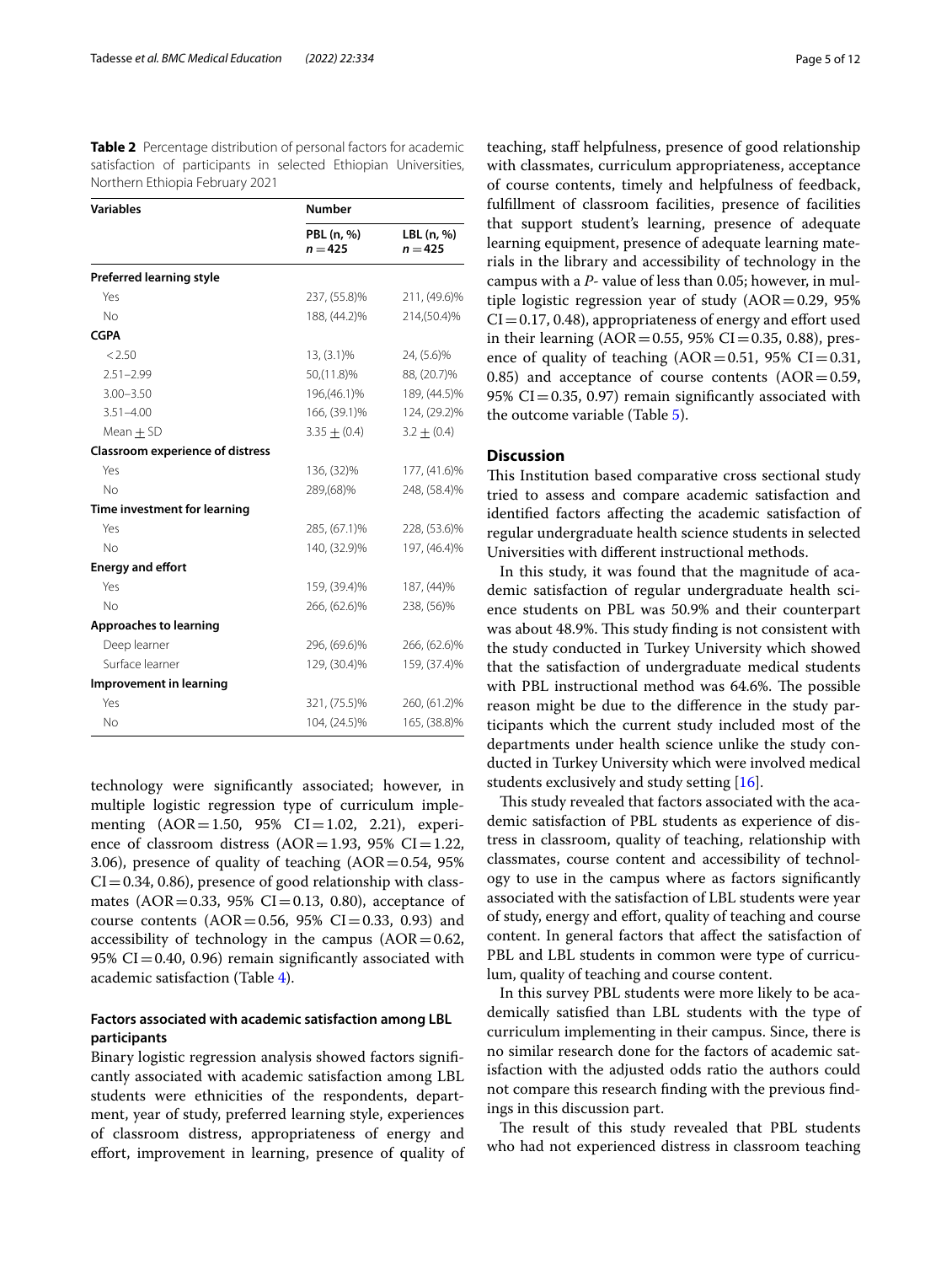<span id="page-5-0"></span>**Table 3** Percentage distribution of Institutional factors for academic satisfaction of participants in selected Ethiopian Universities, Northern Ethiopia February 2021

| Variables                                             | <b>Number</b>           |                         |  |
|-------------------------------------------------------|-------------------------|-------------------------|--|
|                                                       | PBL (n, %)<br>$n = 425$ | LBL (n, %)<br>$n = 425$ |  |
| Good quality of Instructors                           |                         |                         |  |
| Yes                                                   | 324, (76.2)%            | 307, (72.2)%            |  |
| <b>No</b>                                             | 101, (23.8)%            | 118, (27.8)%            |  |
| Curriculum appropriateness                            |                         |                         |  |
| Yes                                                   | 276, (64.9)%            | 179, (42.1)%            |  |
| No                                                    | 149, (35.1)%            | 246, (57.9)%            |  |
| Understanding of learning objectives                  |                         |                         |  |
| Yes                                                   | 321, (75.5)%            | 286, (67.3)%            |  |
| No                                                    | 104, (24.5)%            | 139, (32.7)%            |  |
| Helpfulness of the teaching method                    |                         |                         |  |
| Yes                                                   | 295, (69.4)%            | 197, (46.4)%            |  |
| No                                                    | 130, (30.6)%            | 228, (53.6)%            |  |
| Student centeredness of the teaching learning process |                         |                         |  |
| Yes                                                   | 302, (71.1)%            | 176, (41.4)%            |  |
| No                                                    | 123, (28.9)%            | 249, (58.6)%            |  |
| Timely and helpfulness of feedback given              |                         |                         |  |
| Yes                                                   | 298, (70.1)%            | 172, (40.5)%            |  |
| No                                                    | 127, (29.9)%            | 253, (59.5)%            |  |
| Presence of good quality of teaching                  |                         |                         |  |
| Yes                                                   | 266, (62.6)%            | 241, (56.7)%            |  |
| No                                                    | 159, (37.4)%            | 184, (43.3)%            |  |
| Presence of good relation with Instructors            |                         |                         |  |
| Yes                                                   | 358, (84.2)%            | 340, (80)%              |  |
| No                                                    | 67, (15.8)%             | 85, (20)%               |  |
| <b>Staff helpfulness</b>                              |                         |                         |  |
| Yes                                                   | 211, (49.6)%            | 196, (46.1)%            |  |
| No                                                    | 214, (50.4)%            | 229, (53.9)%            |  |
| Presence of good relation with classmates             |                         |                         |  |
| Yes                                                   | 388, (91.3)%            | 389, (91.5)%            |  |
| No                                                    | 37, (8.7)%              | 36, (8.5)%              |  |
| Acceptance of course contents                         |                         |                         |  |
| Yes                                                   | 318, (74.8)%            | 282, (66.4)%            |  |
| No                                                    | 107, (25.2)%            | 143, (33.6)%            |  |
| Suitability of the learning environment               |                         |                         |  |
| Yes                                                   | 342, (80.5)%            | 338, (79.5)%            |  |
| No                                                    | 83, (19.5)%             | 87, (20.5)%             |  |
| Presence of good assessment method                    |                         |                         |  |
| Yes                                                   | 284, (66.8)%            | 234, (55.1)%            |  |
| No                                                    | 141, (33.2)%            | 191, (44.9)%            |  |
| <b>Fulfillment of classroom facilities</b>            |                         |                         |  |
| Yes                                                   | 264, (62.1)%            | 215, (50.6)%            |  |
| No                                                    | 161, (37.9)%            | 210, (49.4)%            |  |
| Presence of facilities to support student's learning  |                         |                         |  |
| Yes                                                   | 140, (32.9)%            | 142, (33.4)%            |  |
| No                                                    | 285, (67.1)%            | 283, (66.6)%            |  |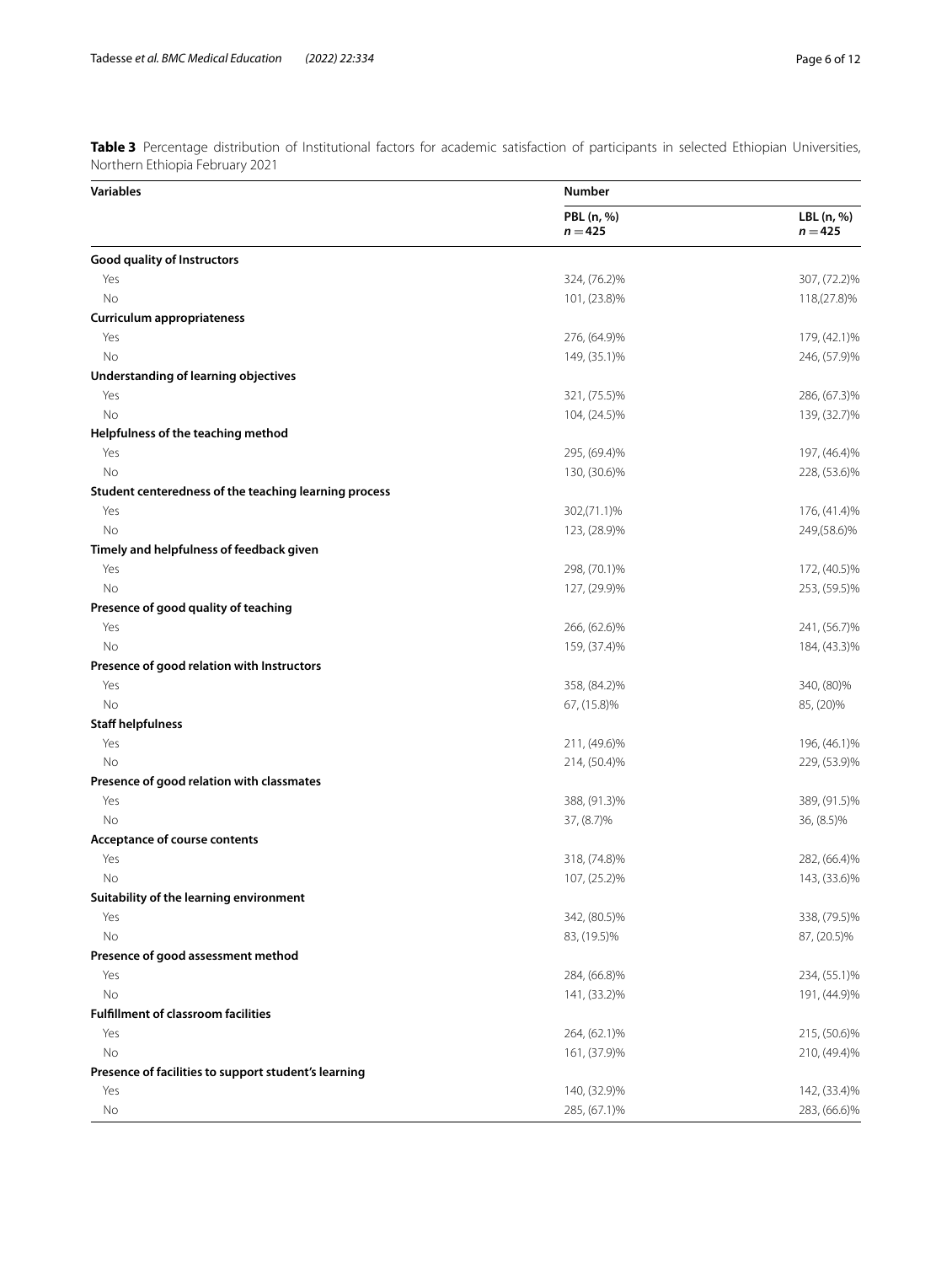# **Table 3** (continued)

| <b>Variables</b>                                   | <b>Number</b>           |                         |  |  |
|----------------------------------------------------|-------------------------|-------------------------|--|--|
|                                                    | PBL (n, %)<br>$n = 425$ | LBL (n, %)<br>$n = 425$ |  |  |
| Presence of adequate learning equipment            |                         |                         |  |  |
| Yes                                                | 314, (73.9)%            | 246, (57.9)%            |  |  |
| No.                                                | 111, (26.1)%            | 179, (42.1)%            |  |  |
| Presence of adequate library material & facilities |                         |                         |  |  |
| Yes                                                | 301, (70.8)%            | 348, (81.9)%            |  |  |
| No                                                 | 124, (29.2)%            | 77, (18.1)%             |  |  |
| Accessibility of technology in the campus          |                         |                         |  |  |
| Yes                                                | 227, (53.4)%            | 278, (65.4)%            |  |  |
| No                                                 | 198, (46.6)%            | 147, (34.6)%            |  |  |



Academic satisfaction of the respondents 60 50  $40<sup>°</sup>$ Percent  $30<sup>°</sup>$ 20  $10$  $\mathbf{0}$ ا<br>Satisfied Unsatisfied Academic satisfaction of the respondents **Fig. 2** Magnitude of academic satisfaction on LBL among regular undergraduate health science University students, Northern Ethiopia, February 2021

<span id="page-6-0"></span>learning process were two times more likely to be academically satisfed than students who had experience. As per the authors search since, there is no similar research done for the factors of academic satisfaction with the <span id="page-6-1"></span>adjusted odds ratio could not compare this research fnding with the previous fndings in the discussion part.

Quality of teaching is another factor that afects the academic satisfaction of University students [\[17](#page-10-15)].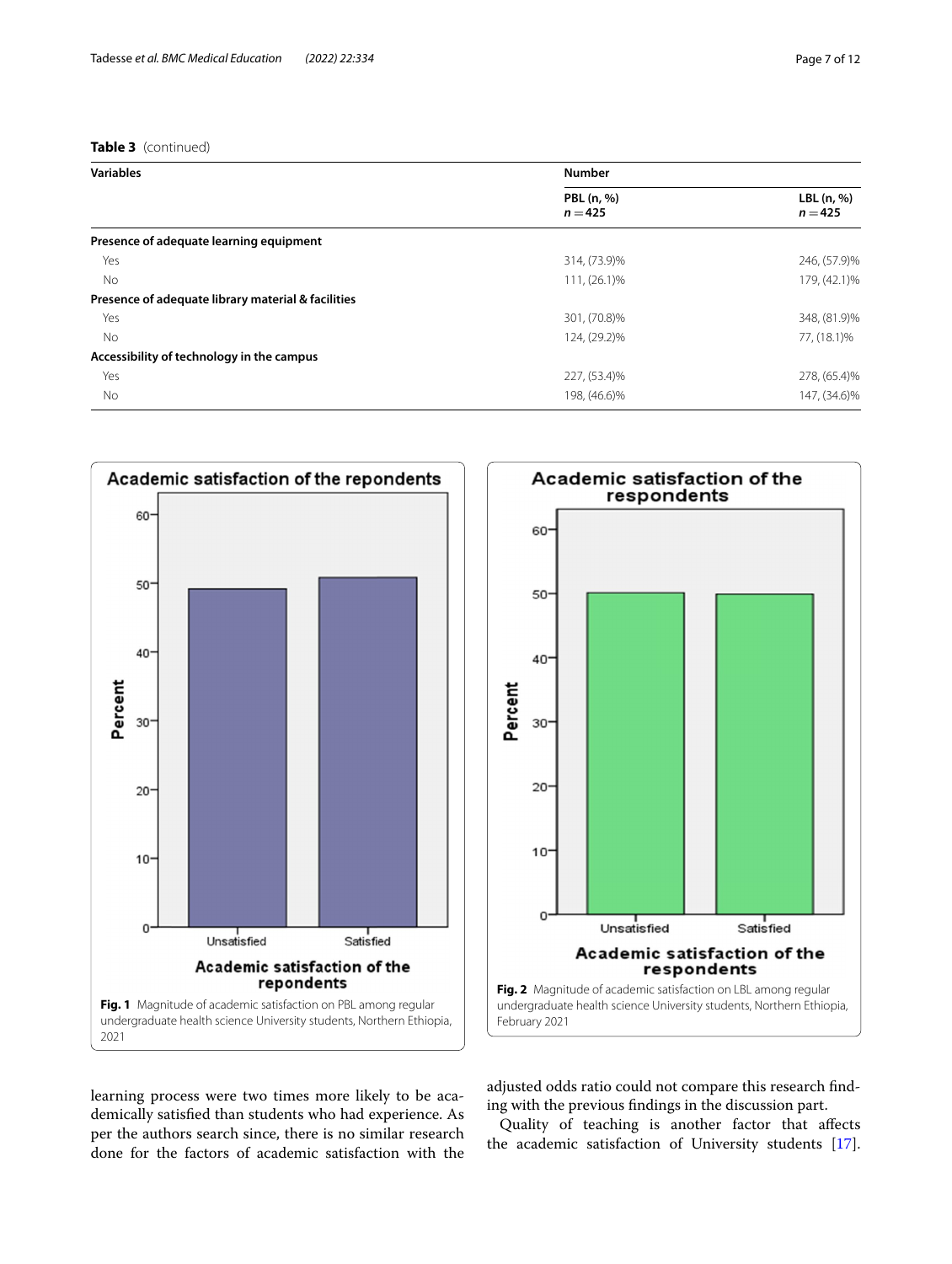<span id="page-7-0"></span>**Table 4** Binary and Multiple logistic regression analysis of factors afecting for academic satisfaction among PBL students Northern Ethiopia, February 2021

| Variables           | <b>Academic satisfaction</b>       |                                                        | Odds ratio with 95% CI                                                  |                                     |
|---------------------|------------------------------------|--------------------------------------------------------|-------------------------------------------------------------------------|-------------------------------------|
|                     | Satisfied                          | <b>Unsatisfied</b>                                     | <b>COR</b>                                                              | <b>AOR</b>                          |
|                     | Type of curriculum implementing    |                                                        |                                                                         |                                     |
| PBL                 | 216                                | 209                                                    | $1.31(1.05, 2.15)$ *                                                    | 1.50 (1.02,<br>$2.21)$ <sup>*</sup> |
| LBL                 | 212                                | 213                                                    | 1.00 <sup>a</sup>                                                       | 1.00 <sup>a</sup>                   |
|                     |                                    | Preferred learning style of the respondents            |                                                                         |                                     |
| Yes                 | 136                                | 101                                                    | 1.00 <sup>a</sup>                                                       |                                     |
| No.                 | 80                                 | 108                                                    | $0.55(0.37, 0.81)$ *                                                    |                                     |
| process             |                                    |                                                        | Experience of respondents with distress in classroom teaching learning  |                                     |
| Yes                 | 52                                 | 84                                                     | 1.00                                                                    | 1.00                                |
| No.                 | 164                                | 125                                                    | $2.11(1.39, 3.21)^{*}$                                                  | 1.93 (1.22,<br>$3.06$ <sup>*</sup>  |
| ing                 |                                    |                                                        | Appropriateness of respondent's energy and effort using in their learn- |                                     |
| Yes                 | 91                                 | 68                                                     | 1.00                                                                    |                                     |
| No.                 | 125                                | 141                                                    | $0.66$ (0.44, 0.98)*                                                    |                                     |
|                     |                                    |                                                        | Improvement of respondents in knowledge, skill & attitude               |                                     |
| Yes                 | 176                                | 145                                                    | 1.00                                                                    |                                     |
| No                  | 40                                 | 64                                                     | $0.51$ (0.32, 0.80)*                                                    |                                     |
| Quality of teaching |                                    |                                                        |                                                                         |                                     |
| Yes                 | 158                                | 108                                                    | 1.00                                                                    | 1.00                                |
| No                  | 58                                 | 101                                                    | $0.39(0.26, 0.58)$ *                                                    | 0.54 (0.34,<br>$(0.86)^*$           |
|                     |                                    | Respondent's relationship with their classmates        |                                                                         |                                     |
| Yes                 | 207                                | 181                                                    | 1.00                                                                    | 1.00                                |
| No                  | 9                                  | 28                                                     | $0.28(0.12, 0.61)^*$                                                    | 0.33(0.13,<br>$(0.80)^*$            |
|                     |                                    | Respondent's acceptance of course contents             |                                                                         |                                     |
| Yes                 | 179                                | 139                                                    | 1.00                                                                    | 1.00                                |
| No                  | 37                                 | 70                                                     | $0.41$ (0.26, 0.64) <sup>*</sup>                                        | 0.56(0.33,<br>$(0.93)^*$            |
|                     |                                    |                                                        | Respondent's understanding of their learning objectives                 |                                     |
| Yes                 | 172                                | 149                                                    | 1.00                                                                    |                                     |
| No                  | 44                                 | 60                                                     | $0.63$ (0.40, 0.99)*                                                    |                                     |
|                     | Timely and helpfulness of feedback |                                                        |                                                                         |                                     |
| Yes                 | 164                                | 134                                                    | 1.00                                                                    |                                     |
| No                  | 52                                 | 75                                                     | $0.56(0.37, 0.86)^*$                                                    |                                     |
|                     |                                    | Assessment method that Instructors are using           |                                                                         |                                     |
| Yes                 | 160                                | 124                                                    | 1.00                                                                    |                                     |
| No                  | 56                                 | 85                                                     | $0.51$ (0.33, 0.77) <sup>*</sup>                                        |                                     |
|                     |                                    | Presence of facilities that support student's learning |                                                                         |                                     |
| Yes                 | 83                                 | 57                                                     | 1.00                                                                    |                                     |
| No                  | 133                                | 152                                                    | $0.60(0.39, 0.90)$ *                                                    |                                     |
|                     |                                    |                                                        | Demonstration room fulfillment with adequate learning equipment         |                                     |
| Yes                 | 171                                | 143                                                    | 1.00                                                                    |                                     |
| No                  | 45                                 | 66                                                     | $0.57$ (0.36, 0.88)*                                                    |                                     |
|                     |                                    |                                                        | Presence of adequate learning materials and facilities in the library   |                                     |
| Yes                 | 165                                | 136                                                    | 1.00                                                                    |                                     |

## **Table 4** (continued)

| Variables | <b>Academic satisfaction</b> |                                                  | Odds ratio with 95% CL |                          |
|-----------|------------------------------|--------------------------------------------------|------------------------|--------------------------|
|           | Satisfied                    | Unsatisfied                                      | COR                    | AOR                      |
| No        | 51                           | 73                                               | $0.57(0.37, 0.88)$ *   |                          |
|           |                              | Accessibility of technology to use in the campus |                        |                          |
| Yes       | 133                          | 94                                               | 1.00                   | 1.00                     |
| No        | 83                           | 115                                              | $0.51(0.34, 0.75)^*$   | 0.62(0.40,<br>$(0.96)^*$ |

Crude and adjusted  $=$  for preferred learning style, relationship with classmates, course content,

\* **=** signifcant results

 $a =$ Reference category

According to this survey fnding PBL students who were not satisfed with the quality of teaching were less likely to be academically satisfed than the students who were satisfed with the quality of teaching in their campus.

Similarly, LBL students who were not satisfed with the quality of teaching were also less likely to be academically satisfed than the students who were satisfed with quality of teaching in the campus. Since, there is no similar research done for the factors of academic satisfaction with the adjusted odds ratio could not compare this research fnding with the previous fndings in this discussion part.

Problem based learning students who were not satisfed with the relationship they had with their classmates were less likely to be academically satisfed than their counterparts.

Both PBL and LBL participants who were not satisfed with the course contents of their main subjects were less likely to be academically satisfed than their counterparts.

Accessibility of technology is also one major factor contributing for student's satisfaction in higher education institutions. As of this study result PBL students who were not satisfed with accessibility of technology to use in the campus were less likely to be academically satisfed than those who were satisfied with. This might be due to the fact that PBL instructional method by its nature is mostly dependent on accessibility of technology that all students should get access to the internet even in the PBL sessions to make student's learning process evidence based. Similar reason here as the above not to compare this study fnding with others.

This study showed that year of study of the respondents among LBL had a signifcant infuence on the academic satisfaction of students. Being a second year student is less likely to be academically satisfed than being a third year.

According to this research fnding Lecture based learning students who were not satisfed with the appropriateness of energy and effort using in their learning were less likely to be academically satisfed than their counterpart. In order to compare this fnding with others fnding the authors could not get similar research fndings.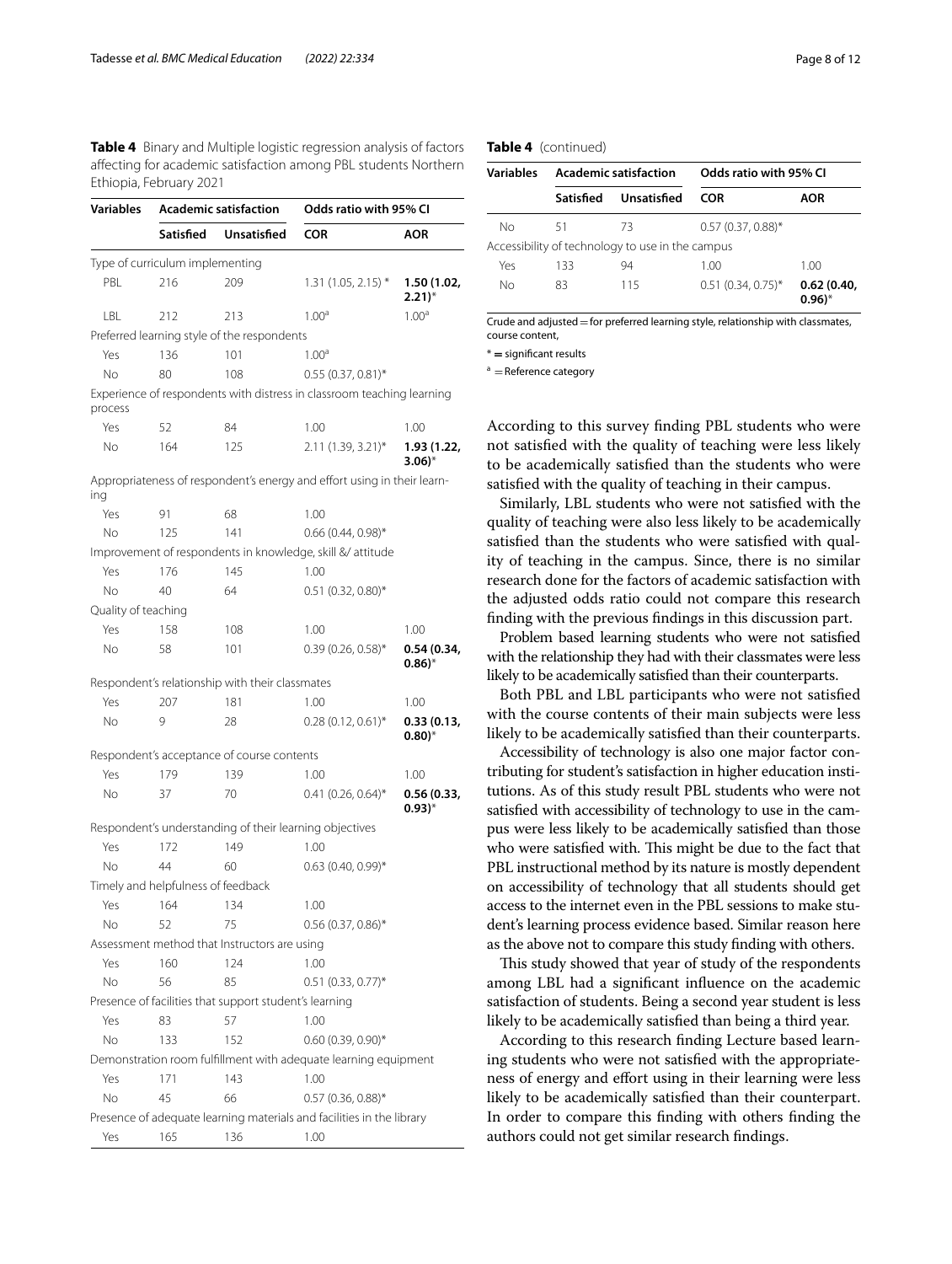<span id="page-8-0"></span>**Table 5** Binary and Multiple logistic regression analysis of factors afecting for academic satisfaction among LBL students Northern Ethiopia, February 2021

| <b>Variables</b>                                | <b>Academic satisfaction</b> |                    | Odds ratio with 95% CI                                                  |                            |
|-------------------------------------------------|------------------------------|--------------------|-------------------------------------------------------------------------|----------------------------|
|                                                 | Satisfied                    | <b>Unsatisfied</b> | <b>COR</b>                                                              | AOR                        |
| Ethnicity of the respondents                    |                              |                    |                                                                         |                            |
| Amhara                                          | 38                           | 25                 | 0.53(0.23, 1.23)                                                        |                            |
| Tigray                                          | 121                          | 148                | 0.81(0.36, 1.82)                                                        |                            |
| Oromo                                           | 28                           | 15                 | 0.43(0.22,<br>$0.85$ <sup>*</sup>                                       |                            |
| Others                                          | 25                           | 25                 | 1.00 <sup>a</sup>                                                       |                            |
| Department of the respondents                   |                              |                    |                                                                         |                            |
| Nurse                                           | 26                           | 36                 | 1.00                                                                    |                            |
| Medicine                                        | 84                           | 77                 | 0.68(0.30, 1.55)                                                        |                            |
| Pharmacy                                        | 31                           | 32                 | 1.03 (0.50, 2.11)                                                       |                            |
| Midwifery                                       | 31                           | 14                 | 0.91(0.40, 2.06)                                                        |                            |
| C. labora-<br>tory                              | 21                           | 36                 | 2.09 (0.85, 5.17)                                                       |                            |
| Anesthesia                                      | 19                           | 18                 | 0.55(0.23,<br>$1.28$ <sup>*</sup>                                       |                            |
| Year of study of the respondents                |                              |                    |                                                                         |                            |
| Second year                                     | 75                           | 114                | 0.47(0.32,<br>$0.70$ <sup>*</sup>                                       | 0.29(0.17,<br>$(0.48)^{*}$ |
| Third year                                      | 137                          | 99                 | 1.00                                                                    | 1.00                       |
| Preferred learning style of the respondents     |                              |                    |                                                                         |                            |
| Yes                                             | 119                          | 92                 | 1.00                                                                    |                            |
| Νo                                              | 93                           | 121                | 0.59(0.40,<br>$(0.87)^*$                                                |                            |
| process                                         |                              |                    | Experience of respondents with distress in classroom teaching learning  |                            |
| Yes                                             | 77                           | 100                | 1.00                                                                    |                            |
| No                                              | 135                          | 113                | 1.55 (1.05,<br>$2.28$ <sup>*</sup>                                      |                            |
| ing                                             |                              |                    | Appropriateness of respondent's energy and effort using in their learn- |                            |
| Yes                                             | 106                          | 81                 | 1.00                                                                    | 1.00                       |
| No                                              | 106                          | 132                | 0.61(0.41,<br>$0.90$ <sup>*</sup>                                       | 0.55(0.35,<br>$(0.88)^*$   |
|                                                 |                              |                    | Improvement of respondents in knowledge, skill &/ attitude              |                            |
| Yes                                             | 140                          | 120                | 1.00                                                                    |                            |
| No                                              | 72                           | 93                 | 0.66(0.44,<br>$0.98$ <sup>*</sup>                                       |                            |
| Quality of teaching                             |                              |                    |                                                                         |                            |
| Yes                                             | 140                          | 101                | 1.00                                                                    | 1.00                       |
| No                                              | 72                           | 112                | 0.46(0.31,<br>$0.68$ <sup>*</sup>                                       | 0.51 (0.31,<br>$(0.85)^*$  |
| Respondent's idea regarding staff helpfulness   |                              |                    |                                                                         |                            |
| Yes                                             | 111                          | 85                 | 1.00                                                                    |                            |
| No                                              | 101                          | 128                | 0.60(0.41,<br>$(0.88)$ <sup>*</sup>                                     |                            |
| Respondent's relationship with their classmates |                              |                    |                                                                         |                            |
| Yes                                             | 201                          | 188                | 1.00                                                                    |                            |
| No                                              | 11                           | 25                 | 0.41 (0.19,<br>$(0.86)^*$                                               |                            |

## **Table 5** (continued)

| <b>Variables</b> | <b>Academic satisfaction</b>               |                                                        | Odds ratio with 95% CI                                                |                         |
|------------------|--------------------------------------------|--------------------------------------------------------|-----------------------------------------------------------------------|-------------------------|
|                  | Satisfied                                  | <b>Unsatisfied</b>                                     | <b>COR</b>                                                            | <b>AOR</b>              |
|                  |                                            | Curriculum appropriateness for field of study          |                                                                       |                         |
| Yes              | 102                                        | 77                                                     | 1.00                                                                  |                         |
| No               | 110                                        | 136                                                    | 0.61(0.41,<br>$0.90$ <sup>*</sup>                                     |                         |
|                  |                                            | Respondent's acceptance of course contents             |                                                                       |                         |
| Yes              | 156                                        | 126                                                    | 1.00                                                                  | 1.00                    |
| No               | 56                                         | 87                                                     | 0.52(0.34,<br>$0.78$ <sup>*</sup>                                     | 0.59(0.35,<br>$0.97)$ * |
|                  | Timely and helpfulness of feedback         |                                                        |                                                                       |                         |
| Yes              | 97                                         | 75                                                     | 1.00                                                                  |                         |
| <b>No</b>        | 115                                        | 138                                                    | 0.64(0.43,<br>$0.95$ <sup>*</sup>                                     |                         |
|                  | <b>Fulfillment of classroom facilities</b> |                                                        |                                                                       |                         |
| Yes              | 119                                        | 96                                                     | 1.00                                                                  |                         |
| No               | 93                                         | 117                                                    | 0.64(0.43,<br>$0.94$ <sup>*</sup>                                     |                         |
|                  |                                            | Presence of facilities that support student's learning |                                                                       |                         |
| Yes              | 84                                         | 58                                                     | 1.00                                                                  |                         |
| No               | 128                                        | 155                                                    | 0.57(0.37,<br>$0.85$ <sup>*</sup>                                     |                         |
|                  |                                            |                                                        | Demonstration room fulfillment with adequate learning equipment       |                         |
| Yes              | 138                                        | 108                                                    | 1.00                                                                  |                         |
| No               | 74                                         | 105                                                    | 0.55(0.37,<br>$0.81$ <sup>*</sup>                                     |                         |
|                  |                                            |                                                        | Presence of adequate learning materials and facilities in the library |                         |
| Yes              | 188                                        | 160                                                    | 1.00                                                                  |                         |
| No               | 24                                         | 53                                                     | 0.38(0.22,<br>$0.65$ <sup>*</sup>                                     |                         |
|                  |                                            | Accessibility of technology to use in the campus       |                                                                       |                         |
| Yes              | 151                                        | 127                                                    | 1.00                                                                  |                         |
| No               | 61                                         | 86                                                     | 0.59(0.39,<br>$(0.89)$ *                                              |                         |

 $\overline{\text{Crude}}$  and adjusted = for ethnicity, department, year of study, preferred learning style, experience of classroom distress, classroom facilities, learning equipment and library facilities

\*= signifcant results

 $a =$  Reference category

# **Limitation of the study**

- This study did not include students other than regular, which might afect its generalizability.
- In general, as per the authors search the articles that we found in this area were descriptive in nature and we could not fnd literatures done using logistic regression analysis with AOR similar with this study fnding so we could not compare our study result with other researcher's fnding in the discussion part.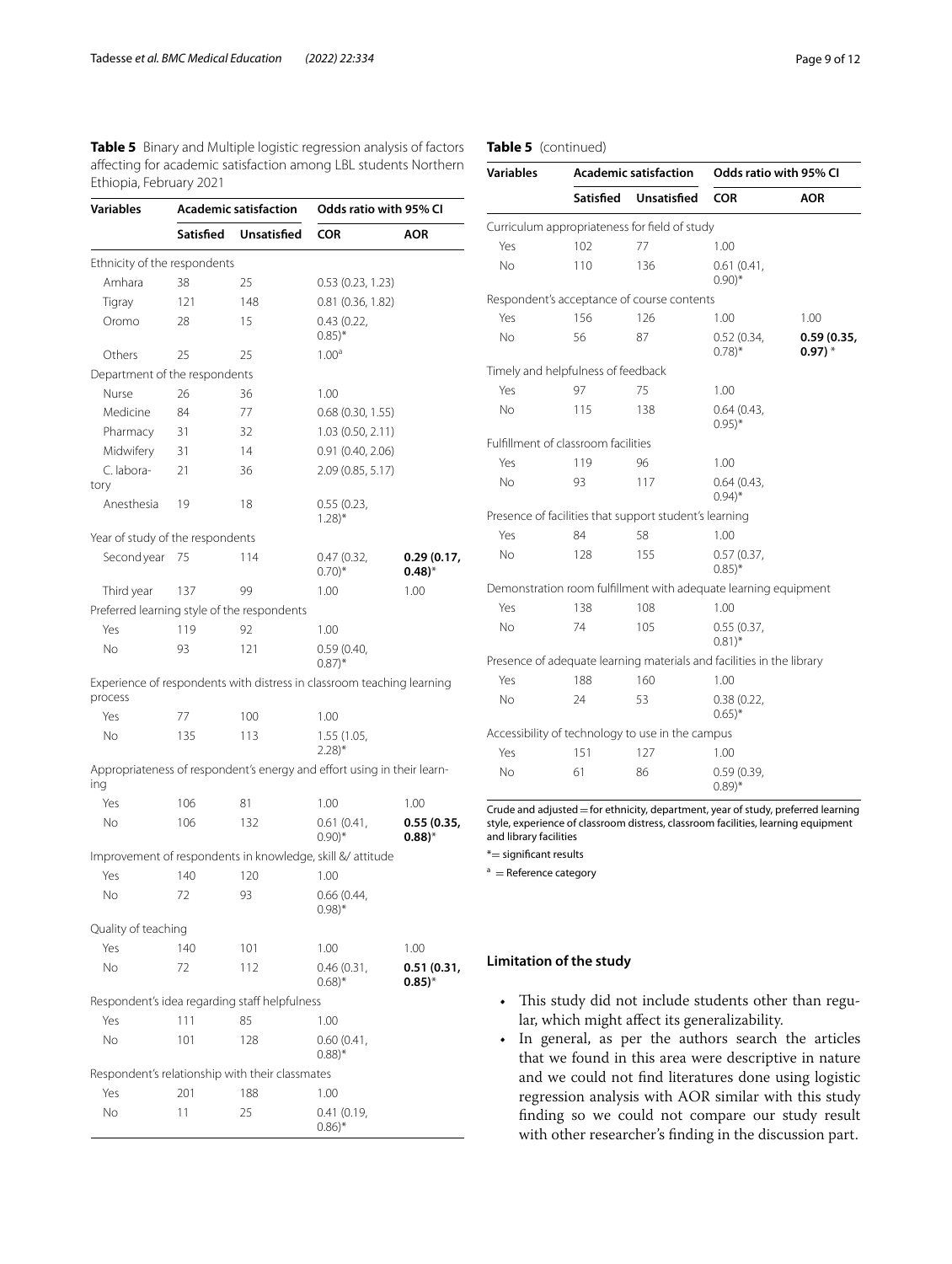# **Conclusion**

The magnitude of academic satisfaction among PBL students was higher than LBL students in selected higher education institutions of Ethiopia as this study result showed. Experience of distress in classroom, quality of teaching, relationship with classmates, course content and accessibility of technology to use in the campus were statically associated with the outcome variable independently among problem based learning participants were as year of study, energy and effort, quality of teaching and course content were factors that are statically associated with the outcome variable independently among lecture based learning participants.

This research revealed that the magnitude of academic satisfaction among PBL students was higher than LBL students. Ministry of science and higher education and educational experts may give attention to improve the academic satisfaction of students learning with LBL method to ensure quality education across all the universities to produce qualifed health care providers there by decrease the health issues of the community. This can be address by incorporating PBL across all higher education institutions as a formal instructional method and making use of appropriately to make health science students satisfed with the academic activities in their campus and make them competent in their profession.

## **Recommendation**

## *To ministry of science & higher education*

Incorporating PBL as a formal instructional method in the curriculum across higher education institutions of Ethiopia to enhance the academic satisfaction of health science students thereby increase and maintain the quality of education and achieve one of its missions.

Since energy and effort that the LBL respondents are investing in their learning is one infuencing factor of academic satisfaction in this study incorporating PBL method will resolve the problem as in its nature is constructivist that the students are the owner of their learning and involve in the construction of their own understanding to the subject matter and developing this habit will help them to use appropriate energy and efort in their learning process.

# *To the university administrators*

In order to improve the academic satisfaction of PBL students the University administrators of DTU need to make sure that the accessibility of technology in the campus.

It is necessary that to assess and check the quality of education periodically in both universities by preparing quality measurement tools of the teaching learning process even by participating students. In addition it's better for administrators to prepare and facilitate programs that aim in curriculum review to make it acceptable to the students of interest.

## *To researchers*

It is recommended that researchers are better to do more research in this area by including all students of higher education institutions regardless of their academic program in health science to improve the quality of health science students there by increasing the quality of health services given in the country.

Further study of factors associated with the academic satisfaction of higher education institutions using the regression analysis is recommended.

#### **Abbreviations**

AOR: Adjusted odds ratio; CI: Confdence interval; COR: Crude odds ratio; DTU: Debretabor University; IT: Information Technology; LBL: Lecture Based Learning; MU: Mekelle University; PBL: Problem Based Learning; SPSS: Statistical Package for Social Science; SRS: Simple Random Sampling; TL: Traditional Learning.

#### **Acknowledgements**

We would like to thank Mekelle University for ethical letter and fnancial support for data collection. Our gratitude also goes to all data collectors and study participants. We are also glad to thank Head department of Midwifery, Mekelle University for writing letter of cooperation to both study areas.

#### **Duplicate publication**

We confrm that this manuscript has not been published elsewhere and is not under consideration by another journal.

### **Authors' contributions**

SGT: Conception and design, Acquisition of data, Analysis and interpretation of data, Drafting the article, Critical revision of the article, fnal approval of the version to be published. DGT: Acquisition of data, drafting the article, Critical revision of the article, fnal approval of the version to be published. EHD: Critical revision of the article, fnal approval of the version to be published.

#### **Funding**

The research was supported by a grant from Mekelle University, College of Health Sciences for data collection only. The funding bodies played no role in the design of the study and collection, analysis, interpretation of data and in writing the manuscript.

### **Availability of data and materials**

The datasets generated and/or analyzed during the current study are not publicly available due to the personal computer of the corresponding author used to submit this manuscript corrupted the SPSS software and auto deleted the app from the computer but the datasets are putted in the hard disc as a backup and when the hard disc connected to the computer it does not read since the SPSS app is already deleted but the datasets are available from the corresponding author on reasonable request.

### **Declarations**

## **Ethics approval and consent to participate**

Ethical clearance was obtained from Mekelle University College of health sciences, institutional board review (IBR) and a letter of cooperation was also received from the head department of midwifery, college of health sciences, Mekelle University to each Universities. The objective and the aim of the research was explained to the study subjects on the information sheet of the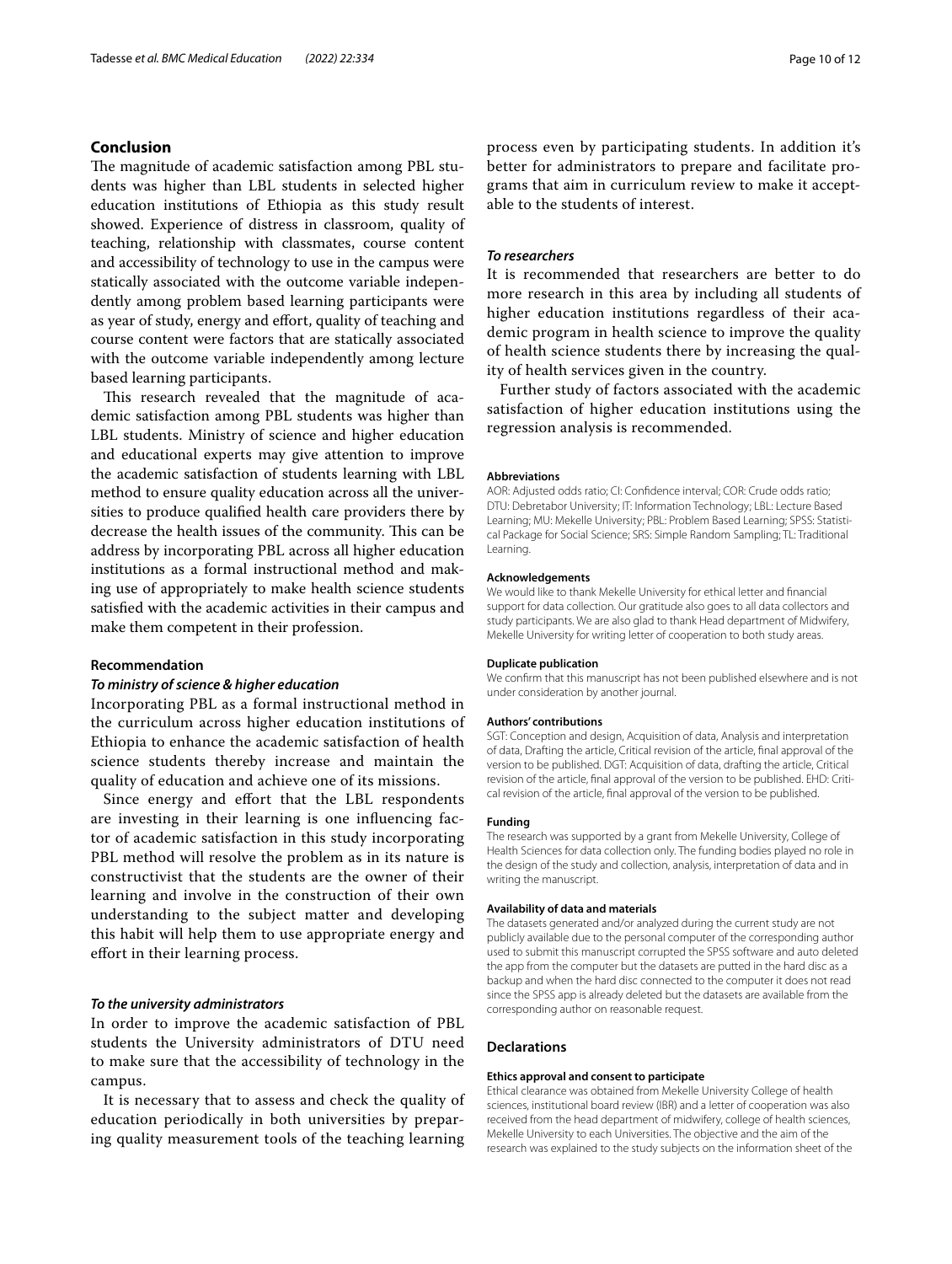questionnaire, verbal and written informed consent was obtained from each study subject after explanation of the purpose of the study and involvement (to be a participant) was after their complete consent. Any health science students who were not willing to participate in the study were not forced to participate, no personal identifcations were included in the data sheet and all data taken from the participants were kept strictly confdential and used only for the study purpose.

All methods were carried out in accordance with relevant guidelines and regulations.

#### **Consent for publication**

Not applicable.

## **Competing interests**

The authors declare no any fnancial and non-fnancial competing interests.

### **Author details**

<sup>1</sup> Department of Midwifery, College of Health Sciences, Debretabor University, Debre Tabor, Ethiopia. <sup>2</sup> Nutrition officer, World Health Organization, Bahirdar, Ethiopia.

## Received: 17 November 2021 Accepted: 21 April 2022 Published online: 01 May 2022

#### **References**

- <span id="page-10-0"></span>1. Albarrak AI, Mohammed R, Abalhassan FM, Almutairi KN. Academic satisfaction among traditional and problem based learning medical students. Saudi Med J. 2013;34(11).
- <span id="page-10-1"></span>2. Marwa Ahmed AE, Wagdy TY, Refaat AH, El-Dinn Ahmed RAG. Measuring students' satisfaction with implementing a student' centered seminar at problem-based learning, the Faculty of Medicine - Suez -Canal University. Intel Prop Rights. 2014;2:111.
- <span id="page-10-2"></span>3. Abdulaziz AA, et al. Problem based learning: medical students' perception towards their educational environment at Al-imam Mohammad Ibn SaudIslamic University. Adv Med Educ Pract. 2019;10:95–104.
- <span id="page-10-3"></span>4. Mahmood A, Khatoon F, Ali M, Ejaz S, Qureshi AM. Perceptions and Preference of Contemporary Teaching Methods among University Students of Pakistan- A Cross-Sectional Survey, ISSN: 2320–1959. ISBN: 2320–1940. 2012;1(1):06–10.
- <span id="page-10-4"></span>5. Al-Naggar AR, Bobryshev VY. Acceptance of problem based learning among medical students. J Community Med Health Educ. 2012;2:5.
- <span id="page-10-5"></span>6. Zalat M, Ibrahim HM, Mansour TM. Medical students' perceptions concerning problem based and lecture based learning: an exploratory study, Middle East. J. Appl. Sci. 2017;7(1):35–42 ISSN 2077–4613.
- <span id="page-10-6"></span>7. Wenz K, Bokelmann W. Incorporating value chain research and problembased learning into horticulture and agriculture study programs in Kenya and Ethiopian partner universities. Afr J Hort Sci. 2011;4:1–6.
- <span id="page-10-7"></span>8. Lai P, Tang C. Obstacles to the implementation of problem-based learning (PBL) in local universities of Hong Kong. Problem-Based Learning: Educational Innovation Across Disciplines Singapore: Temasek Centre for problem-based learning.
- <span id="page-10-8"></span>Alemnew B. An assessment of practice of active learning approach in WolitaSodo University health science college. Southern Ethiopia: Addis Ababa University; 2018.
- <span id="page-10-9"></span>10. Terfasa DA, Hatehu TB. Students' satisfaction and its determinants: the case of two eastern Ethiopian universities: comparative analysis of Jigjiga University and dire Dawa University. J ForenPsy. 2018;3:3.
- <span id="page-10-10"></span>11. Min KJ, et al. Students'satisfaction and perception of problem based learning evaluated by questionnaire. Kosin Med J. 2015;30:149–57.
- <span id="page-10-11"></span>12. Chilkoti G, et al. Students' satisfaction to hybrid problem-based learning format for basic life support/advanced cardiac life support teaching. Indian J Anaesth. 2016;60(11):821–6.
- 13. Kara AM, Tanui EK, Kalai JM. Quality of academic resources and students' satisfaction in public universities in Kenya. Int J Learni Teach Educ Res. 2016;15(10):130–46.
- 14. Weerasinghe IMS, Lalitha R, Fernando S. Students' satisfaction in higher education literature review. Am J Educ Res. 2017;5(5):533–9.
- 15. Yusoff M, McLeay F, Woodruffe-Burto H. Dimensions driving business student satisfaction in higher education. Qual Assur Educ. 2015:86–104.
- <span id="page-10-14"></span>16. Carter P., Kakimoto E. & Miura K., Investigating student satisfaction in an English communication course: A pilot study (2014), 57–65.
- <span id="page-10-15"></span>17. Gurpinar E, Kulac E, Tetik C, Akdogan I, Mamakli S. Do learning approaches of medical students afect their satisfaction with problembased learning? Adv Physiol Educ. 2013;37:85–8.
- 18. Ine N. et al., Quality of teaching in higher education: reviewing teaching behavior through classroom observations, international journal for academic development, 2020.
- 19. Sojkin B, Bartkowiak P, Skuza A. Determinants of higher education choices and student satisfaction: the case of Poland. High Educ. 2012;63(5):565–81.
- 20. Kilgour JM, Grundy L, Monrouxe LV. A Rapid Review of the Factors Afecting Healthcare Students' Satisfaction with SmallGroup, Active Learning Methods, Teaching and Learning in Medicine. Teach Learn Med. 2016;28(1):15–25.
- 21. Roh YS, Lee SJ. Mennenga H factors infuencing learner satisfaction with team-based learning among nursing students. Nurs Health Sci. 2014;16:490–7.
- 22. Wilkins S, Balakrishnan MS. Assessing student satisfaction in transnational higher education. Int J Educ Manag. 2013:146–53.
- 23. Martirosyan N. An examination of factors contributing to student satisfaction in Armenian higher education. Int J Educ Manag. 2015;29(2):177–91.
- <span id="page-10-12"></span>24. Pathmini M, Wijewardhena W, Gamage C, Gamini L. Impact of service quality on students' satisfaction in newly established public sector universities in Sri Lanka: study based on the faculty of management studies. J Manage Matters. 2014:51–64.
- <span id="page-10-13"></span>25. Sangestani G, Khatiban M. Comparison of problem-based learning and lecture-based learning in midwifery. Nurse Educ Today. 2013;33:791–5.
- 26. Abbasi NM, Malik A, Chaudhry SI, Imdadullah M. A Study on Student Satisfaction in Pakistani Universities: The Case of BahauddinZakariya University, Pakistan. Asian Social Science. 2011;7:7.
- 27. Masek AB, Yamin S. A comparative study of the effect of problembased learning and traditional learning approaches on students' knowledge acquisition, International Journal of Engineering Education, May; 2012.
- 28. Alajami N. factors that infuence performance in a problem-based learning tutorial; 2014.
- 29. Sattarova U, Groot W, Arsenijevic J. Student and tutor satisfaction with problem based learning in Azerbaijan. Educ Sci. 2021;11:288. [https://doi.](https://doi.org/10.3390/educsci11060288) [org/10.3390/educsci11060288.](https://doi.org/10.3390/educsci11060288)
- 30. Jafari Z. A comparison of conventional lecture and team-based learning methods in terms of student learning and teaching satisfaction. Med J Islam Repub Iran. 2014;28:5.
- 31. Ma Y, Lu X. The efectiveness of problem-based learning in pediatric medical education in China, A meta-analysis of randomized controlled trials. Medicine. 2019;98:2.
- 32. Ibrahim NK, Banjar S, Al-Ghamdi A, et al. Medical students' preference of problem-based learning or traditional lectures in king Abdulaziz University. Jeddah, Saudi Arabia, Ann Saudi Med. 2014;32(4):128–33.
- 33. AL-Mulhim B, Bo-Hmail L, Alali M, Rahman AA, Medical students' Perception of The Problem Based Learning Vs. Traditional Tools of Teaching: Experience from King Faisal University, November-2017, International Journal of Scientifc & Engineering Research Volume 8, Issue 11.
- 34. Okoye HM, Meka IA, Ugwu AO, et al. Perception of problem-based learning versus conventional teaching methods by clinical medical students in Nigeria. Pan Afr Med J. 2019;33:311.
- 35. Tork HM, Saleh MH, Salih E, et al. The efectiveness of problem-based learning (PBL) in nursing education: cross-cultural student's perspective. J Am Sci. 2011;7(11).
- 36. Al-Drees AA, Khalil MS, Irshad M, Abdulghani HM. Students' perception towards the problem-based learning tutorial session in a system-based hybrid curriculum. Saudi Med J. 2015;36(3).
- 37. Hernand CG, Lara F et al.. Nursing students' satisfaction in problem-based learning, Enfermería Global, Julio 2014, N° 35 Página 97.
- 38. Augusthy VC. A comparative study of the learning outcomes and students' satisfaction from problem-based learning and lecture-based learning in obstetrics and gynecology. Int J Reprod Contracept Obstet Gynecol. 2016;5(5):1368–74.
- 39. Yan Q, Ma L, Zhu L, Zhang W. Learning efectiveness and satisfaction of international medical students: introducing a hybrid–PBL curriculum in biochemistry. 2017;45(4):336–42.